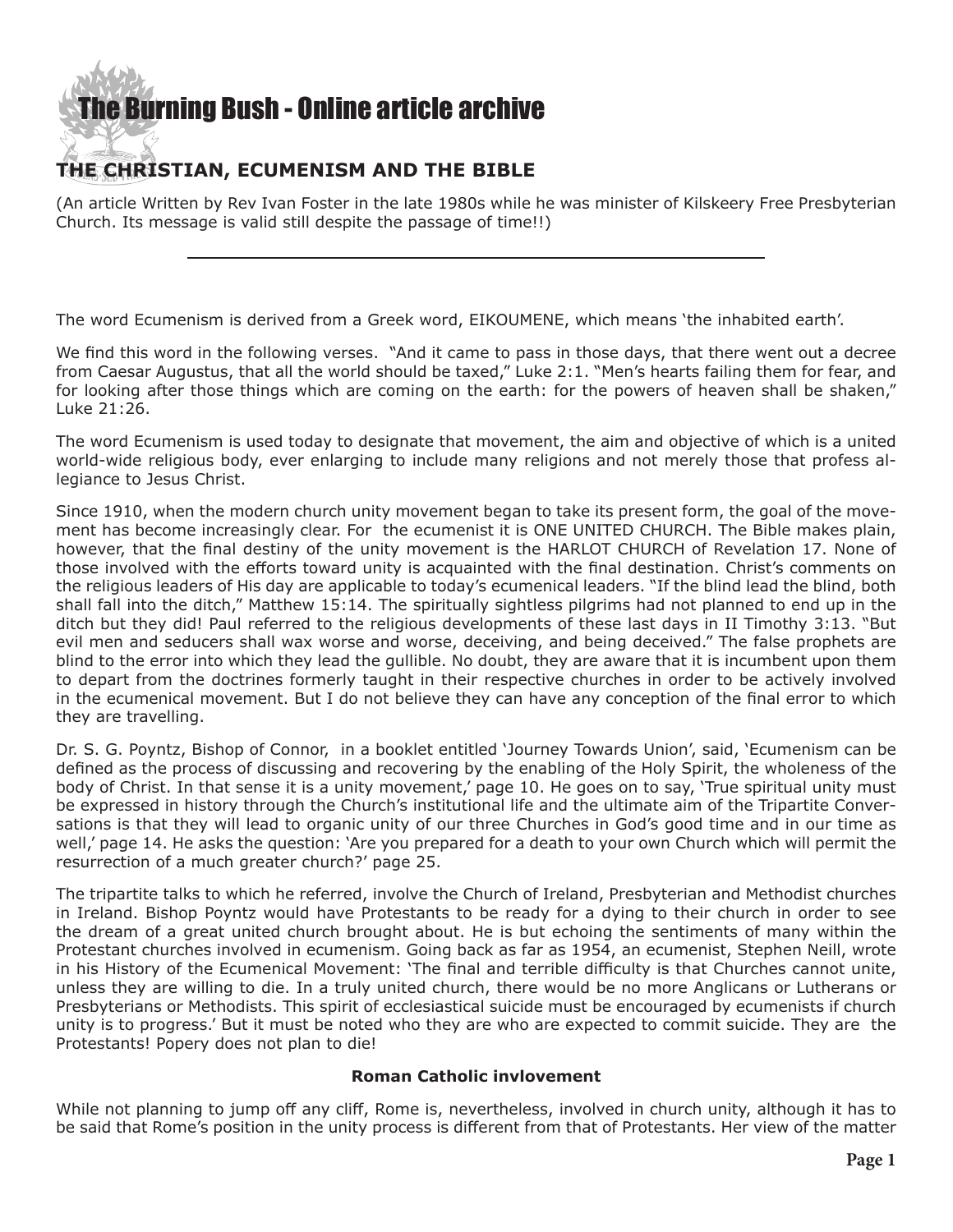## [The Bur](http://www.ivanfoster.net)ning Bush - Online article archive

is *wou must* rejoin us in order to enjoy the unity that was broken at the Reformation. The Roman Catholic Church, at the time of the Second Vatican Council, issued a Decree on Ecumenism. It sets forth the official view of Rome on all matters pertaining to ecumenical affairs. Whatever sentiments may be expressed by priests and bishops, following various ecumenical meetings and events, they must be interpreted in the light of this Decree. Rome does not tolerate ecclesiastical entrepreneurs! The official line is the only one that will be sanctioned. I say this because many Protestants, and indeed, some believers are inclined to take at face value some of the apparently reformist views that may be expressed by Roman Catholic clerics from time to time. These expressions must ever be weighed in the light of Rome's official teaching. If there is a deviating from the official line then you may assume one of two things.

1. The cleric is being deliberately deceitful and does not mean what he says. He is merely seeking further to beguile Protestants involved with him in some ecumenical ventures.

2. The cleric may indeed be convinced that there is a need for change in his church and is identifying an area where he feels change should take place. He does not speak for the church of Rome, however, and it will soon become clear that this is so by his early removal from any position of authority. The case of the priest, Pat Buckley, now resident at Larne, in County Antrim, illustrates what I say. He has expressed revolutionary ideas about a number of issues including priests marrying. He will quote the Holy Scriptures to show that Peter was married. However, he is not inspired by the zeal that filled Martin Luther and the other Reformers. No! He is merely a liberal Roman Catholic desiring change but not conformity with the Word of God. If anything, his form of popery is worse, embracing as it does all the filth and immorality of Liberation Theology, the theology that may be summed up in the words of Judges 17:6: "Every man did that which was right in his own eyes." Buckley has, of course, been ostracised by Cardinal Daly.

#### **Rome's official line**

Rome's Decree on Ecumenism makes very clear what it is she wishes to achieve through the ecumenical meetings and gatherings in which she becomes involved. The Roman Catholic has a simple goal. The Protestant enters ecumenical talks and discussions with, what he terms, an open mind. He claims that he is willing to be led by the Holy Spirit. The Romanist has a clear target. As far as he is concerned he knows where the Holy Spirit is leading him. He is working to a plan. The so-called Protestant is not. The Romanist is under guidance, the guidance of the Decree on Ecumenism. The Protestant has no map, no rudder, no star, no compass. He threw all those overboard when he renounced the Holy Scriptures as the only rule of faith and practice and also rejected the Creeds and Confessions of the Reformation. Had he not renounced the Scriptures, he could not have engaged in dialogue with Rome in the first place, since such would be in contravention of the Bible's teaching.

#### **The decree**

What does the Decree on Ecumenism say? It says that the Ecumenical movement is fostered by the grace of the Holy Spirit. The Decree is a setting before all Catholics guidelines, helps and methods, by which they too can respond to the grace of this divine call. It teaches Roman Catholics that they must ever remember that Protestants are a lesser form of Christian! 'Our separated brethren, whether considered as individuals or as Communities and Churches, are not blessed with that unity which Jesus Christ wished to bestow on all those to whom He has given new birth into one body, and whom He has quickened to newness of life — that unity which the Holy Scriptures and the ancient Tradition of the Church proclaim. For it is through Christ's Catholic Church alone, which is the all-embracing means of salvation, that the fullness of the means of salvation can be obtained. It was to the apostolic college alone, of which Peter is the head, that we believe that our Lord entrusted all the blessings of the New Covenant, in order to establish on earth the one Body of Christ into which all those should be fully incorporated who belong in any way to the people of God, chapter 1, paragraph 3. This is clearly saying that in Rome alone may the fullness of salvation be obtained and, furthermore, to her alone have been entrusted the blessings of the New Covenant by which unity in Christ may be established.'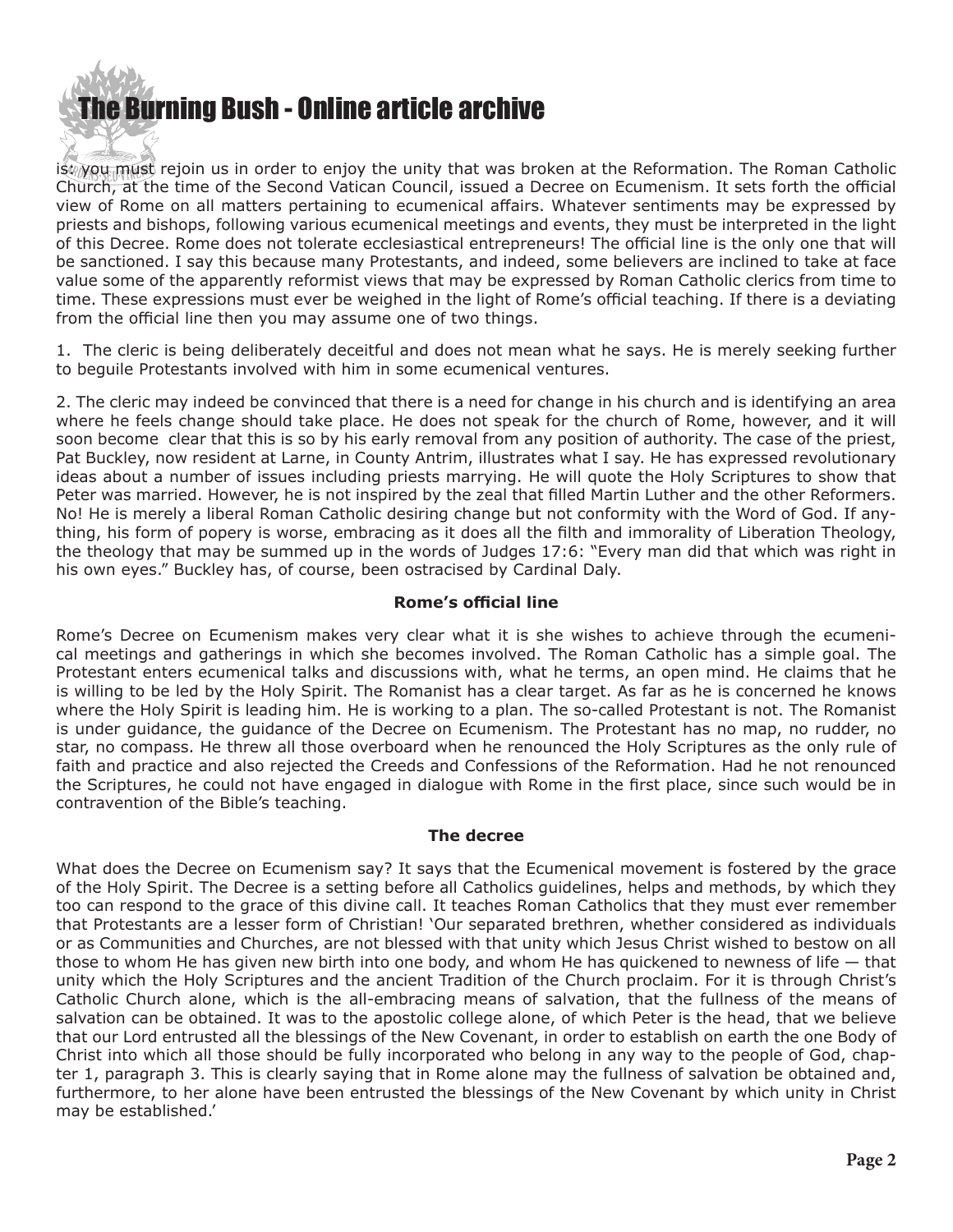

### The Decree goes on to explain how that 'efforts are being made today to obtain that unity. Today, in many

parts of the world, under the inspiring grace of the Holy Spirit, many efforts are being made in prayer, word and action to attain that fullness of unity which Jesus Christ desires. The sacred Council exhorts, therefore, all Catholic faithful to recognise the signs of the times and to take an active and intelligent part in the work of ecumenism,' chapter 1, paragraph 4. That paragraph continues: 'Such actions, when they are carried out by the Catholic faithful with prudent patience and under the attentive guidance of their bishops, promote justice and truth, concord and collaboration, as well as the spirit of brotherly love and unity. The result will be that, little by little, as the obstacles to perfect ecclesiastical communion are overcome, all Christians will be gathered, in a common celebration of the Eucharist, into the unity of the one and only Church, which Christ bestowed on His Church from the beginning. This unity, we believe, subsists in the Catholic Church as something she can never lose, and we hope that it will continue to increase until the end of time.'

Unity, for the Roman Catholic, already exists as something which his church can never lose and, therefore, for other Christians to enjoy it they must simply return to the one and only Church, the Roman Catholic Church! Under ecumenism, the Romanist is to work for the little by little return of the Protestant separated brethren. While Protestant ecumenists (excuse the contradiction, please) urge their people to be ready for the death of their church, Rome urges her people to look for and strive toward the return of the separated brethren to the true fold. This is the reason why Protestants are prepared to accept compromise after compromise, sellout after sellout within the unity movement. They have been taught that such a course is the will of God. A document from the fifth assembly of the World Council of Churches in 1975 urged delegates to work for unity by quoting the following words from Lukas Vischer in What Kind of Unity? 'Our preparation for unity must therefore include reflection about true identity. The churches must be so permeated by prayer for unity that surrender and rediscovery of this true identity becomes part of the rhythm of their life (emphasis ours).'

Here in Ulster, surrender has become a daily routine. It is seen in the political and religious realm. At every level there has been a retreating from the views and ideals and standards that sprang from the rediscovery of God's Word at the Reformation. Surrender has become acceptable to those whose slogan was — NO SURRENDER! This Culture of Surrender has its roots in ecumenism. It is watered and fed daily by the propaganda machine of ecumenical christendom.

#### **Anglicans and Rome**

For some two decades now, Anglicans and Roman Catholics have been conducting discussions on unity under the auspices of the Anglican-Roman Catholic International Commission. The Church of Ireland has been closely involved in the procedures. It has even had one of its bishops, H. R. McAdoo, hold the position of cochairman. During this time of discussions, the First Commission met to discuss the matter of the 39 Articles (the doctrinal basis of Anglicanism) and the Eucharist, Ministry and Authority. The Second Commission dealt with the matter of Justification. They have reached agreement upon a number of important issues. These include agreement upon the pope becoming head of a reunited church. In 1987, in the first agreed statement of the Second Commission, it was stated clearly what the aim of the talks was. 'The purpose of our dialogue is the restoration of full ecclesial communion between us.'

The route toward restored communion that is being followed is the one mapped out by the Second Vatican Council. I will refer to only one of the agreements worked out by these talks, the one dealing with that most central of all doctrines, the death of Christ and how a sinner avails himself of its blessings. Rome teaches that it is through participation in the Eucharist. The person eating the bread and drinking the wine, after the priest has pronounced the words of consecration, is actually eating Christ's flesh and drinking His blood. Thus he partakes of eternal life. This teaching was utterly rejected by the Reformers as 'a blasphemous fable and a dangerous deceit' (Articles 28 and 31 of the Church of England and the Church of Ireland). Anglican theologians have changed their views according to the agreements they entered into through the International Commission. They now agree that: 'Through the prayer of thanksgiving, a word of faith addressed to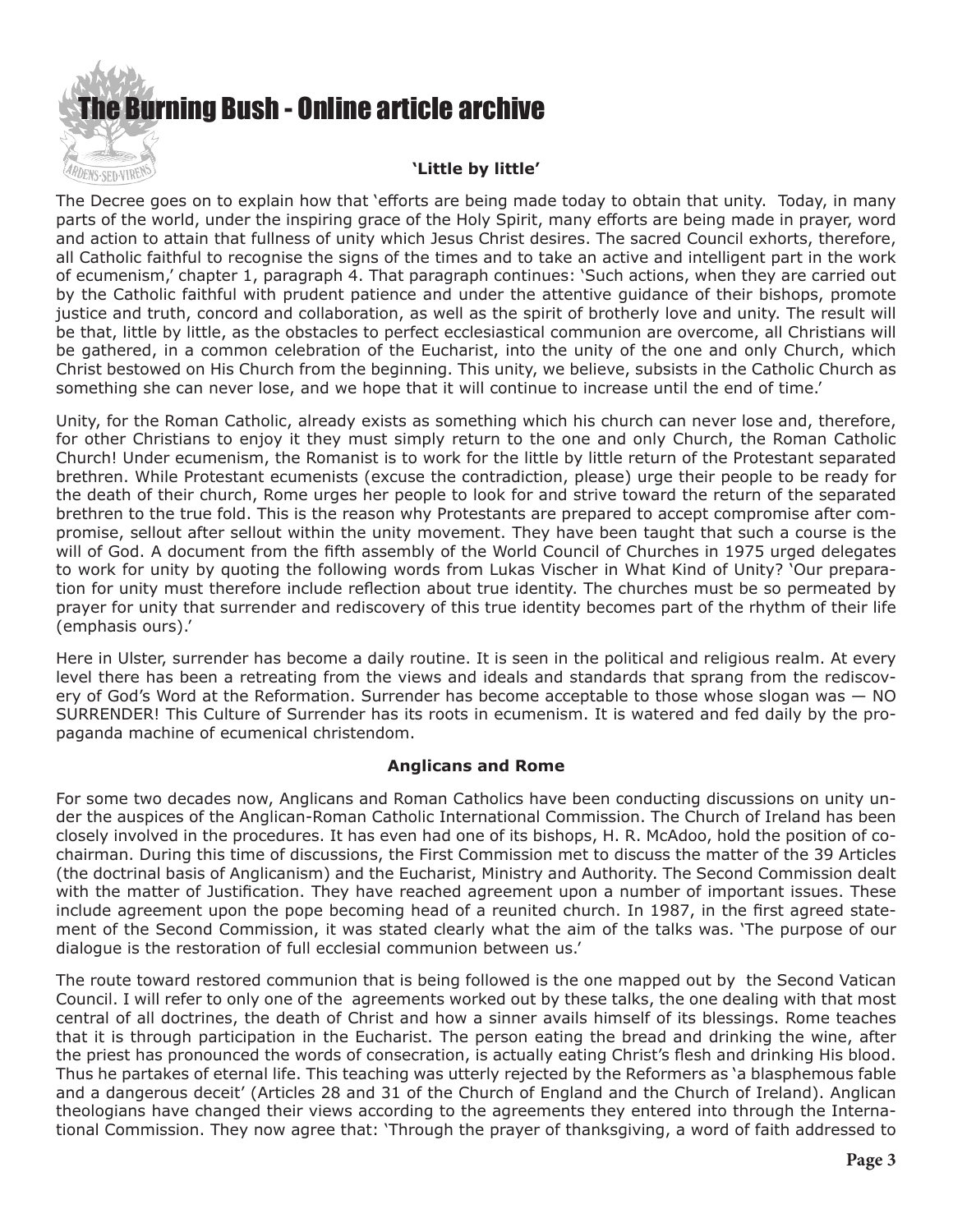

the Father, the bread and wine become the body and blood of Christ by the action of the Holy Spirit, so that in communion we eat the flesh of Christ and drink his blood,' The Final Report, page 16. Thus, that which was once 'repugnant to the plain words of Scripture,' Article 28, becomes an agreed doctrine. That which was once 'a blasphemous fable and a dangerous deceit,' Article 31, has become the Truth of God in the new ecumenical church.

Here then is the dying that ecumenists speak of and here is the little by little process that Rome speaks of! It is a dying of the candle of truth in the United Kingdom and it is a return, little by little, to the slavery and degradation of black popery from which God, in mercy, delivered our forefathers. Here in Ulster, we have seen death at work. The Gospel light has almost died out in the Methodist Church. It has likewise almost died out in the Presbyterian Church. In the Church of Ireland, you would find it very difficult to uncover a dozen ministers who really know the Lord. There is spiritual death in the land.

Spiritual death has spawned terrorism. It is a direct consequence of the rejecting of God and His Word by an ecumenically led generation. "And if ye shall despise my statutes, or if your soul abhor my judgments, so that ye will not do all my commandments, but that ye break my covenant: I also will do this unto you; I will even appoint over you terror," Leviticus 26:15-16.

If the Reformation was of God, and it was, then this unity movement is of the devil. If light and liberty were the fruits of the Reformation, and they were, then darkness and bondage can but result from ecumenism. If holiness and enlightenment of mind and soul were the blessings of the Reformation, and they were, then impurity and corruption, the hallmarks of Rome, will flood our land again.

What have we to say to those Christians who are in membership of churches involved in the ecumenical movement? It is a simple message — GET OUT!

We say this because:—

#### **I. GOD'S WORD TELLS US TO GET OUT**

God's people are a separated people: "For thou didst separate them from among all the people of the earth," I Kings 8:53. They ought not to be involved in that which is contrary to God's Word.

We were set apart in the decree of election. God's people have never been anything other than a separated people. From all eternity He has loved them and purposed to redeem them unto Himself. To Him they have ever been a separated people. "According as he hath chosen us in him before the foundation of the world, that we should be holy and without blame before him in love," Ephesians 1:4.

We were set apart at our conversion  $-$  "Jude, the servant of Jesus Christ, and brother of James, to them that are sanctified by God the Father, and preserved in Jesus Christ, and called," Jude 1. We were sanctified or set apart. How dare we then allow ourselves to become involved with that which is so contrary to God's Word? To be yoked with the ungodly is to deny our election and calling in Christ and to oppose the purpose of God to redeem a people.

We are under an obligation to maintain this separation. "Now I beseech you, brethren, mark them which cause divisions and offences contrary to the doctrine which ye have learned; and avoid them," Romans 16:17. "And have no fellowship with the unfruitful works of darkness, but rather reprove them," Ephesians 5:11. "Now we command you, brethren, in the name of our Lord Jesus Christ, that ye withdraw yourselves from every brother that walketh disorderly, and not after the tradition which he received of us," II Thessalonians 3:6. "If any man teach otherwise, and consent not to wholesome words, even the words of our Lord Jesus Christ, and to the doctrine which is according to godliness; he is proud, knowing nothing, but doting about questions and strifes of words, whereof cometh envy, strife, railings, evil surmisings, perverse disputings of men of corrupt minds, and destitute of the truth, supposing that gain is godliness: from such withdraw thyself," I Timothy 6:3-5. "This know also, that in the last days perilous times shall come. For men shall be lovers of their own selves, covetous, boasters, proud, blasphemers, disobedient to parents,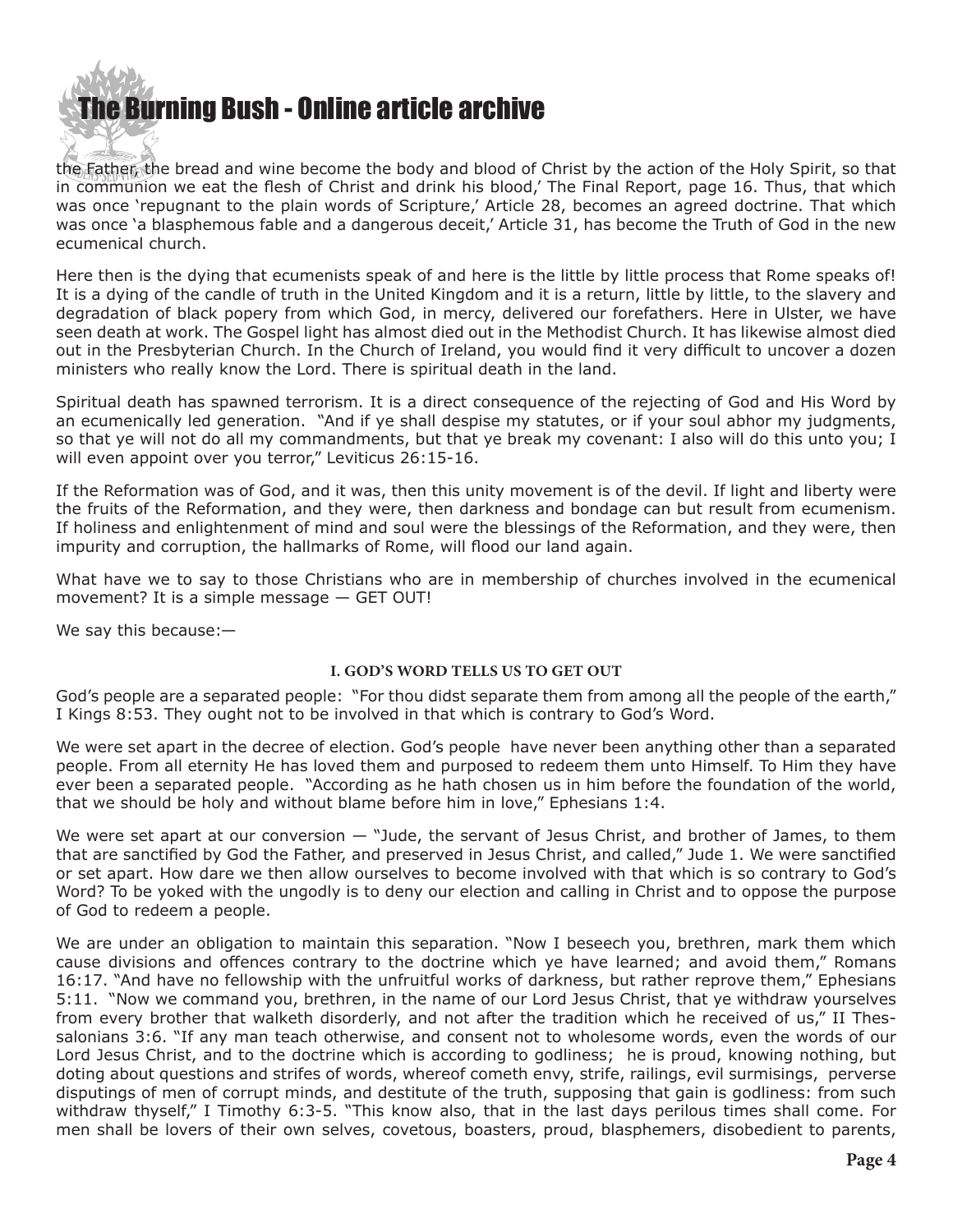

unthankful, unholy, without natural affection, trucebreakers, false accusers, incontinent, fierce, despisers of those that are good, traitors, heady, highminded, lovers of pleasures more than lovers of God; having a form of godliness, but denying the power thereof: from such turn away," II Timothy 3:1-5.

We are to resist the attempts by the ungodly to destroy our separation by infiltrating the Church. "Beloved, when I gave all diligence to write unto you of the common salvation, it was needful for me to write unto you, and exhort you that ye should earnestly contend for the faith which was once delivered unto the saints. For there are certain men crept in unawares, who were before of old ordained to this condemnation, ungodly men, turning the grace of our God into lasciviousness, and denying the only Lord God, and our Lord Jesus Christ," Jude 3. There can be no mistaking the clear injunction given in these Scriptures. God's people can have no part nor lot in the evil ecumenical movement.

#### **II. WE MUST GET OUT IN ORDER TO SAFEGUARD OUR OWN SPIRITUAL HEALTH**

Separation is the very essence of Christ's religion. "Pure religion and undefiled before God and the Father is this, To visit the fatherless and widows in their affliction, and to keep himself unspotted from the world," James 1:27.

As an unhealthy environment causes disease in the body, so an evil environment will result in unhealthiness of the soul. "Speak unto the children of Israel, and say unto them, When ye are passed over Jordan into the land of Canaan; then ye shall drive out all the inhabitants of the land from before you, and destroy all their pictures, and destroy all their molten images, and quite pluck down all their high places: and ye shall dispossess the inhabitants of the land, and dwell therein: . . . . But if ye will not drive out the inhabitants of the land from before you; then it shall come to pass, that those which ye let remain of them shall be pricks in your eyes, and thorns in your sides, and shall vex you in the land wherein ye dwell. Moreover it shall come to pass, that I shall do unto you, as I thought to do unto them," Numbers 33:51-56. You forfeit God's blessing when you maintain links with those of whose ways and practices He disapproves.

If we would be holy, then we must strive to be separated from that which is sinful. "For such an high priest became us, who is holy, harmless, undefiled, separate from sinners, and made higher than the heavens," Hebrews 7:26. Conformity to Christ is the highest goal of the believer. That cannot be achieved if we walk with the devil's crowd. "Be not deceived: evil communications (company) corrupt good manners (morals)," 1 Cor. 15:33.

If we would be effective Christians, with the fragrance of Christ in our lives, we must be separated from the world. "A garden enclosed is my sister, my spouse; a spring shut up, a fountain sealed. Thy plants are an orchard of pomegranates, with pleasant fruits; camphire, with spikenard, spikenard and saffron; calamus and cinnamon, with all trees of frankincense; myrrh and aloes, with all the chief spices: a fountain of gardens, a well of living waters, and streams from Lebanon. Awake, O north wind; and come, thou south; blow upon my garden, that the spices thereof may flow out. Let my beloved come into his garden, and eat his pleasant fruits," Song of Solomon 4:12-16. "And be not conformed to this world: but be ye transformed by the renewing of your mind, that ye may prove what is that good, and acceptable, and perfect, will of God," Romans 12:2. When we walk with those who are in dispute with God and His Word, as the ecumenists are, we indicate that we are in agreement with them. "Can two walk together, except they be agreed?" Amos 3:3. If we share in the transgressions of evil-doers, then God says we shall share in their judgment. "And I heard another voice from heaven, saying, Come out of her, my people, that ye be not partakers of her sins, and that ye receive not of her plagues," Revelation 18:4. How many lives are befouled, besmirched with the stench and stains of ecumenism! As there went up from Sodom an evil stink to the nostrils of God, so there goes up from the activities and associations of ecumenism, an odour that cries out for God's judgment. Christian, separate yourself from this defilement, wash and be clean from this wickedness. It ought to be remembered by all Christians that contamination is caused, not only by embracing evil, but also by the merest TOUCH. "Be ye separate, saith the Lord, and touch not the unclean thing," 2 Corinthians 6:17.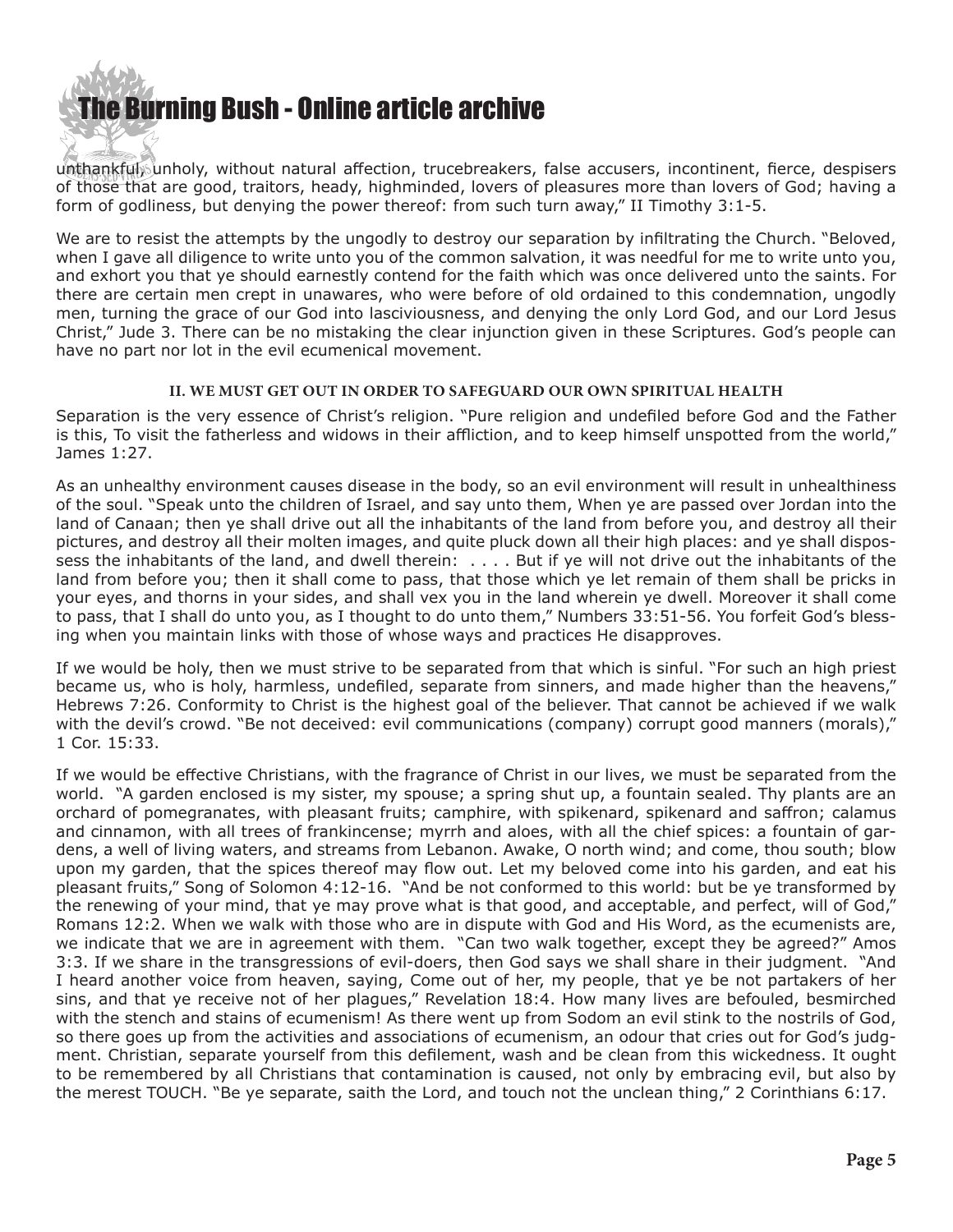

#### **GENERATIONS** If we raise our children in churches tainted with the lie of the devil can we be surprised if they imbibe those lies? Jehoshaphat, the Old Testament king of Judah, foolishly linked himself to the house of Ahab, the king of Israel. He even went as far, on one occasion, as saying, "I am as thou art, my people as thy people, my horses as thy horses," I Kings 22:4. Ahab was an evil man, as was his son Ahaziah. Jehoshaphat's fellowship with them resulted in his son, Jehoram, marrying Ahab's daughter and learning the ways of Ahab. "Now when Jehoram was risen up to the kingdom of his father, he strengthened himself, and slew all his brethren with the sword, and divers also of the princes of Israel. Jehoram was thirty and two years old when he began to reign, and he reigned eight years in Jerusalem. And he walked in the way of the kings of Israel, like as did the house of Ahab: for he had the daughter of Ahab to wife: and he wrought that which was evil in the eyes of the LORD," II Chronicles 21:4-6. The sad and tragic consequences of Jehoshaphat's folly had been prophesied: "And Jehu the son of Hanani the seer went out to meet him, and said to king Jehoshaphat, Shouldest thou help the ungodly, and love them that hate the LORD? therefore is wrath upon thee from before the LORD," 2 Chronicles 19:2.

The difficulties that many Christian parents encounter in their children, stem, for the most part, from a failure to observe God's rule of separation from sin within the home. This is true, not just of those Christians who refuse to separate from ecumenical denominations but also of those Christians who have left the ecumenical denomination but brought many of its worldly practices with them. They obeyed God regarding their denominational links but went no further. They had an outward separation but no separation of heart and soul. Consequently, their children show all the attitudes and notions of the world. It is frequently seen in Christian homes and families that the children disregard the parents' views and go their own way to the shame of their parents. Lot's family laughed at him when he relayed God's warning message to them. "And Lot went out, and spake unto his sons in law, which married his daughters, and said, Up, get you out of this place; for the LORD will destroy this city. But he seemed as one that mocked unto his sons in law," Genesis 19:14. How many children treat as a laugh the message of the gospel when it is presented to them by their parents? Is this not because, as it was in the home of Lot, such a message had never before been seriously presented. The standards of God had little place in Lot's home. His children thought it funny, therefore, when their father suddenly became alarmed.

How different it is when God's Word rules the home. "Blessed is every one that feareth the LORD; that walketh in his ways. For thou shalt eat the labour of thine hands: happy shalt thou be, and it shall be well with thee. Thy wife shall be as a fruitful vine by the sides of thine house: thy children like olive plants round about thy table. Behold, that thus shall the man be blessed that feareth the LORD. The LORD shall bless thee out of Zion: and thou shalt see the good of Jerusalem all the days of thy life. Yea, thou shalt see thy children's children, and peace upon Israel, Psalm 128.

#### **Now**

There is a great need for Christians, in obedience to God's Word; for the sake of their own spiritual wellbeing and for the salvation of their children, to separate TODAY from all that is contrary to God's Word. Each day that passes makes that action more difficult. Like Lot in Sodom, the family roots run deeper and deeper into the soil of the society to which their ecumenical church connections introduce them. If a person is truly converted there will come a point when they must, whatever the cost, own the Saviour and break with all that dishonours Him. But by that time the family of the disobedient believer will neither heed his exhortations nor regard his pleas. Leaving the apostasy will mean leaving his family, careless and indifferent, in the arms of unbelief facing certain damnation. This is the dreadful price paid for disobedience.

> Who is on the Lord's side? Who will serve the King? Who will be His helpers